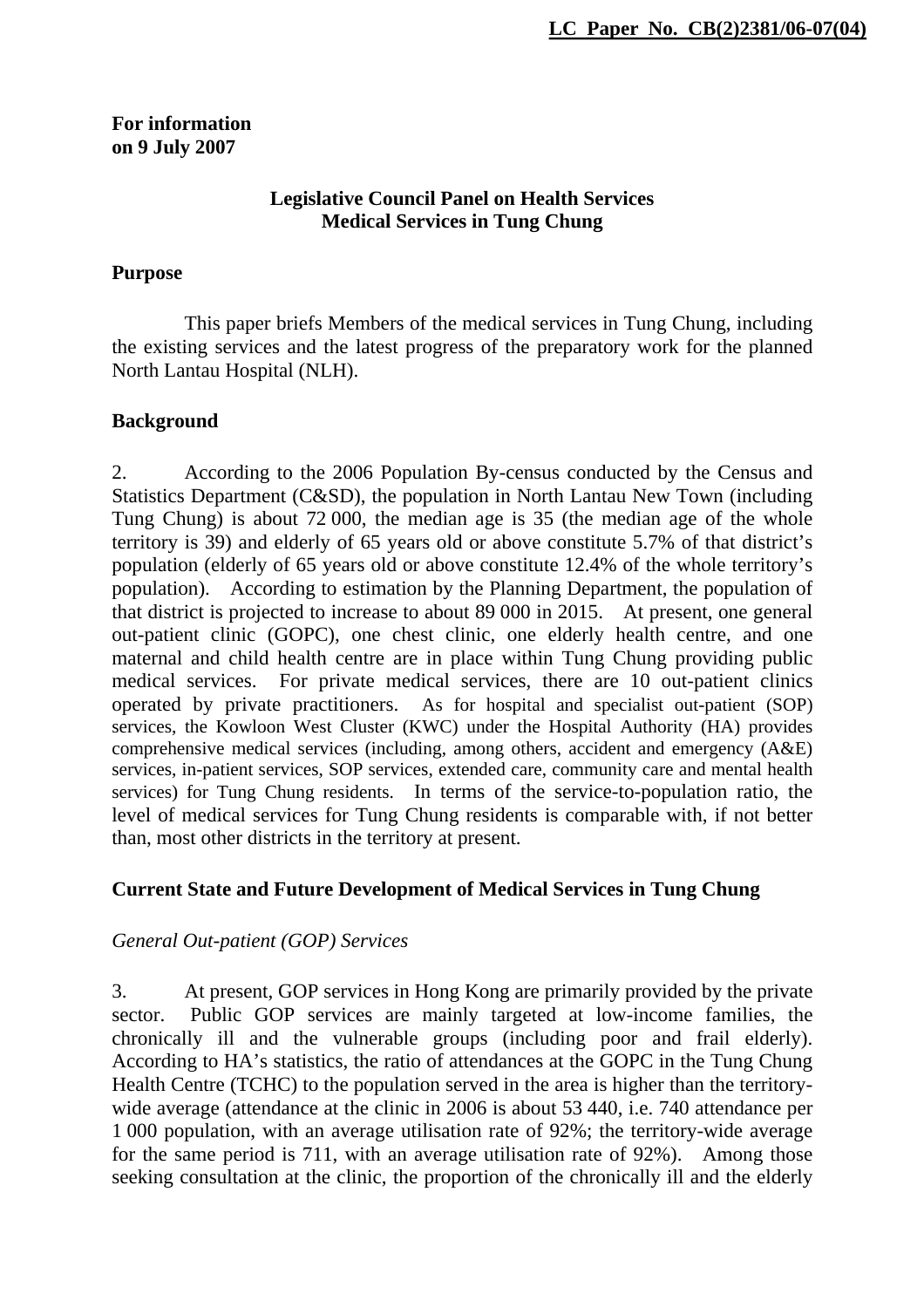is much lower than the territory-wide average and the KWC (the proportion of the chronically ill and the elderly patients accounted for 22% and 11% of attendance at the clinic in 2006 respectively, while the territory-wide average is 37% and 27% respectively and the KWC average is 37% and 45% respectively over the same period). Currently, there is a relatively higher proportion of younger patients with episodic illnesses among those seeking medical consultation at the clinic, as contrasted with the situation in other GOPCs where most of the patients are the chronically ill, the elderly and Comprehensive Social Security Assistance (CSSA) recipients. Regarding service hours, the GOPC under the TCHC provides GOP services five and a half days a week. Its consultation hours are similar to those of other GOPCs under the HA which operate extended hours (i.e. from 9 am to 5 pm and 6 pm to 10 pm on Mondays to Fridays, and from 9 am to 1 pm on Saturdays).

4. On the other hand, there are currently a number of clinics operated by private practitioners in Tung Chung, providing out-patient services till late hours in the evening for seven days a week. The general consultation and medication fee charged by these clinics ranges from HK\$100 to HK\$150, which should be affordable to most of the public outside the target groups of public GOPCs.

5. Having considered the existing level of public and private GOP services in the Tung Chung district, the Administration has no plan at this stage to extend the public GOP services in Tung Chung to 24 hours a day, seven days a week. Basically GOP services are not meant to provide emergency services, and patients in genuine urgent needs should seek services from the accident and emergency departments of hospitals. Therefore, on consideration of the effective use of resources for GOP services, it is not cost-effective to provide GOP services late into the evening or overnight.

6. Nevertheless, having considered that Tung Chung residents may have greater demand for evening out-patient service due to the district's distinctive factors, the HA is planning to re-run from this summer the "special evening out-patient service" from 10 pm to 11:45 pm on Mondays to Fridays on a trial basis for local patients who cannot seek medical consultations during daytime in order to make an in-depth assessment of the utilisation of the evening out-patient service by local residents in the district and the cost-effectiveness of the service. The trial run will be conducted for six months, and the HA will conduct a review after the trial period to determine if the service should continue.

7. Meanwhile, the HA will continue to improve the overall quality of the public GOP services, for example, introducing the family doctor service model, planning to carry out minor operations for patients who are CSSA recipients in the district to cut down their waiting time and travelling expenses arising from referrals to specialist outpatient services outside the district, introducing integrated community nursing and family health services, providing patients in need with individual emotional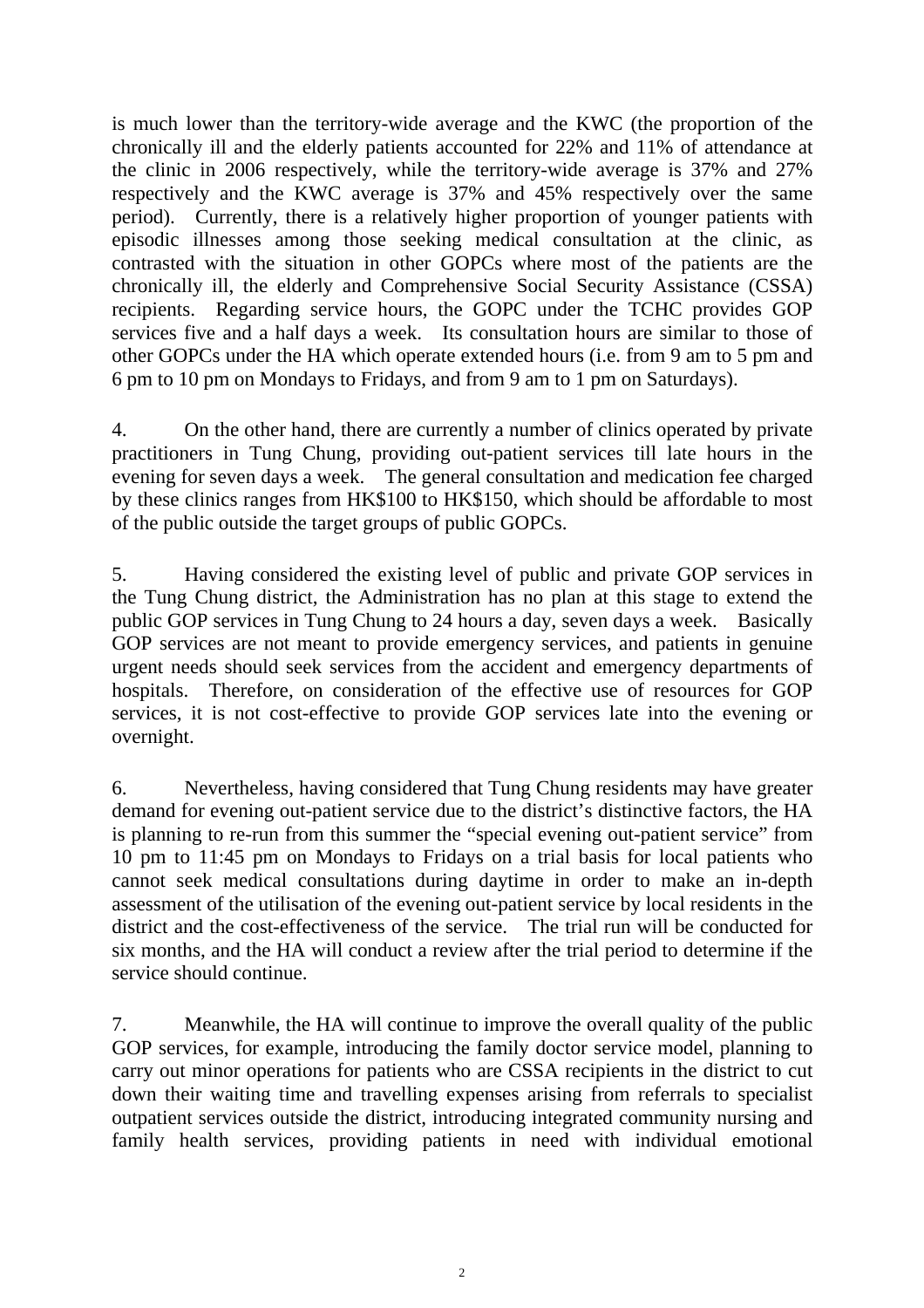counselling service, streamlining the medical treatment and appointment arrangements for the chronically ill, strengthening the disease prevention efforts, etc.

### **Hospital Services**

8. The services of the HA is provided on a cluster basis. Hospital services for Tung Chung are mainly provided by the KWC of the HA. Currently, the seven hospitals under the KWC are providing Tung Chung residents with comprehensive hospital services which include, among others, A&E services, SOP services, extended care, community care and mental health services. Regarding in-patient services, the KWC has around 7 000 beds, including 5 100 general beds and 430 convalescent beds. In 2006-07, the bed occupancy rate of the KWC was about 81%.

9. As regards accident and emergency services, at present the acute and emergent cases in Tung Chung will be transferred by ambulance to the A&E Departments of the hospitals under the KWC. According to HA's statistics, in 2006, 3 851 Tung Chung residents were taken by ambulance from Tung Chung to the A&E Departments of hospitals under the KWC for treatment, of which over 35% were semi-urgent or non-urgent cases. Patients in critical or emergency condition account for about 4% of the cases, which is fewer than one case per day on average.

10. As for the SOP services in Tung Chung, it is also mainly provided by the hospitals of the KWC. Currently, the SOP services provided in the KWC cover various major specialties, including, among others, ear, nose and throat, obstetrics and gynaecology, medicine and geriatrics, surgery, orthopaedics and traumatology, neurosurgery and paediatrics and adolescent medicine, etc. In 2006-07, the average median waiting time for first SOP appointment for all specialties in the KWC is 7 weeks. This figure is similar to the overall figure of the whole territory.

# **North Lantau Hospital**

11. In accordance with general planning standard, an acute hospital will be planned for a district when the population of the district reaches 200 000, in order to ensure a reasonable utilisation rate for the hospital upon its commissioning. However, apart from population growth, we will also take into account the planning of other infrastructures, tourist and commercial facilities in the district, and the demand for medical service arising from these facilities.

12. To keep in pace with the development of the North Lantau New Town and the population growth in the district, and considering that the Hong Kong International Airport and some major tourist facilities are situated on the Lantau Island, we have given special consideration to the case of Tung Chung and commenced preliminary planning of the North Lantau Hospital (NLH) before the population of Tung Chung has reached the planning standard. We have earmarked a site of around 49 000 square metres in Tung Chung Areas 13 (part of), 22 and 25 for the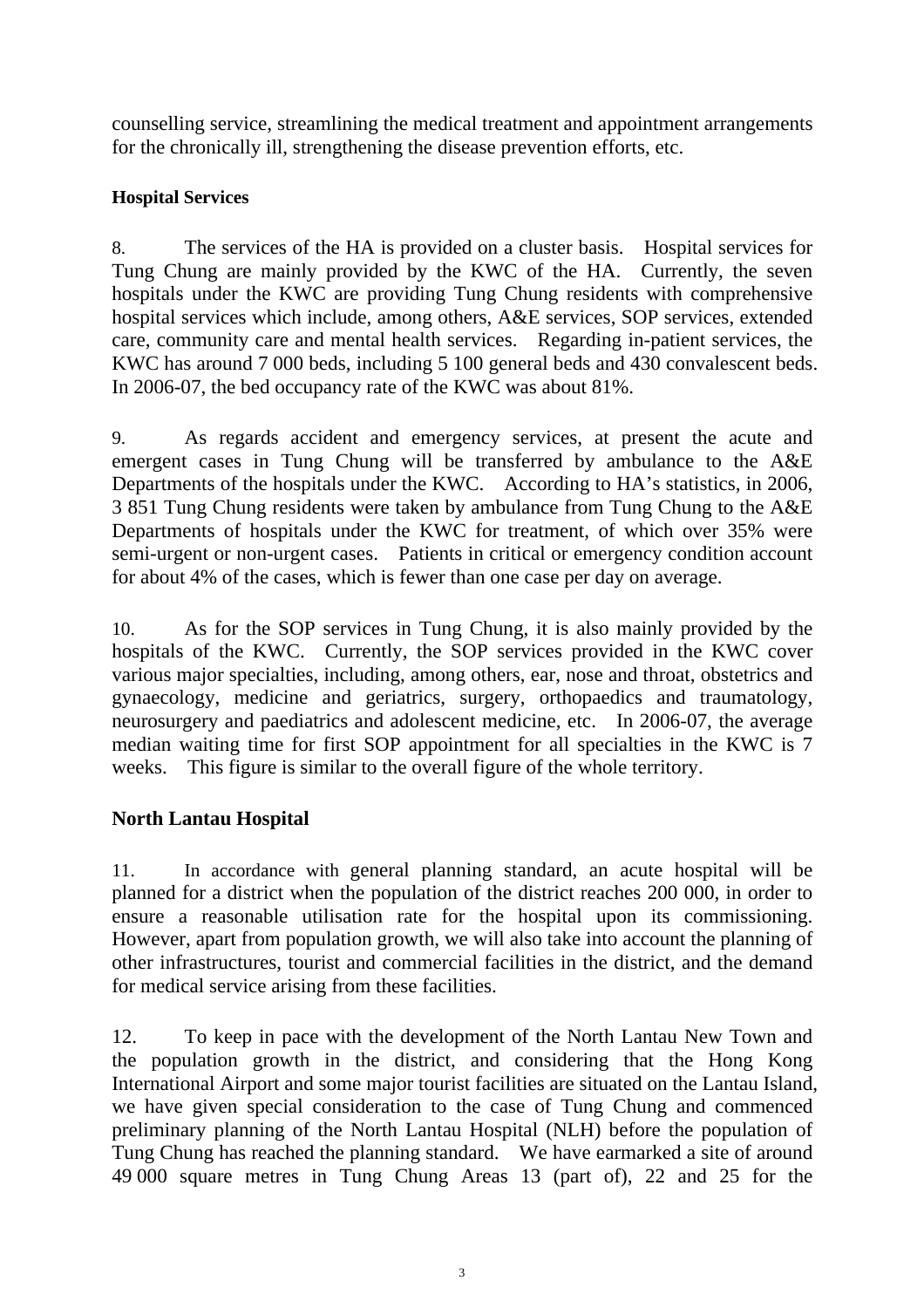construction of the NLH (site location plan at the Annex). Area 13 is being temporarily used as football playground while Areas 22 and 25 are vacant and unused. Currently, Area 13 is zoned for "Government, Institution or Community" use where hospital development is always permitted; and Areas 22 and 25 are zoned for "Residential (Group A)" use. We need to apply for a change of land use from the Town Planning Board (TPB) before the NLH could be constructed at the subject site. Before submitting the application to TPB, we will first conduct environment impact assessment, traffic impact assessment, etc., of the hospital development, and consult the Legislative Council Panel on Health Services, Islands District Council, and Tung Chung Rural Committee on matters related to the hospital project, scope of services of the hospital, etc.

13. Subject to the relevant legal and administrative procedures, the Government and the HA will expedite the planning and construction process of the NLH, to facilitate early commissioning of the NLH. The planning of the NLH is underway and we are now studying the scope of medical services and operational model of the NLH. We will also explore the feasibility of public-private collaboration and commissioning the hospital by phases. We are now reviewing the schedule of developing the NLH based on the above.

## **Conclusion**

14. We will continue to closely monitor the medical services in Tung Chung in collaboration with the HA and make appropriate improvements as necessary. We will also continue to plan for the development of future medical services in Tung Chung and the whole North Lantau, including the planned NLH.

15. Members are invited to note the contents of this paper.

Food and Health Bureau July 2007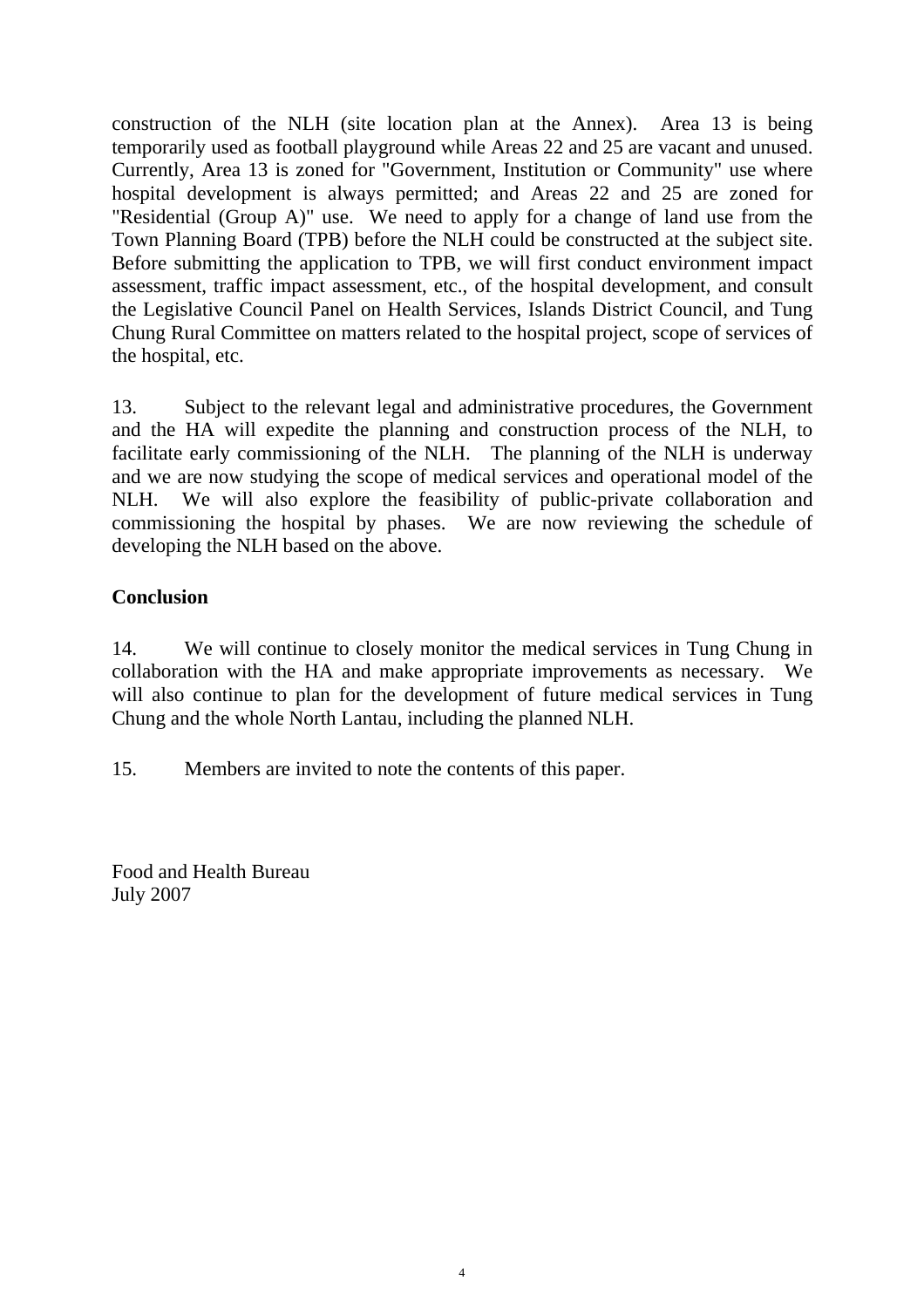